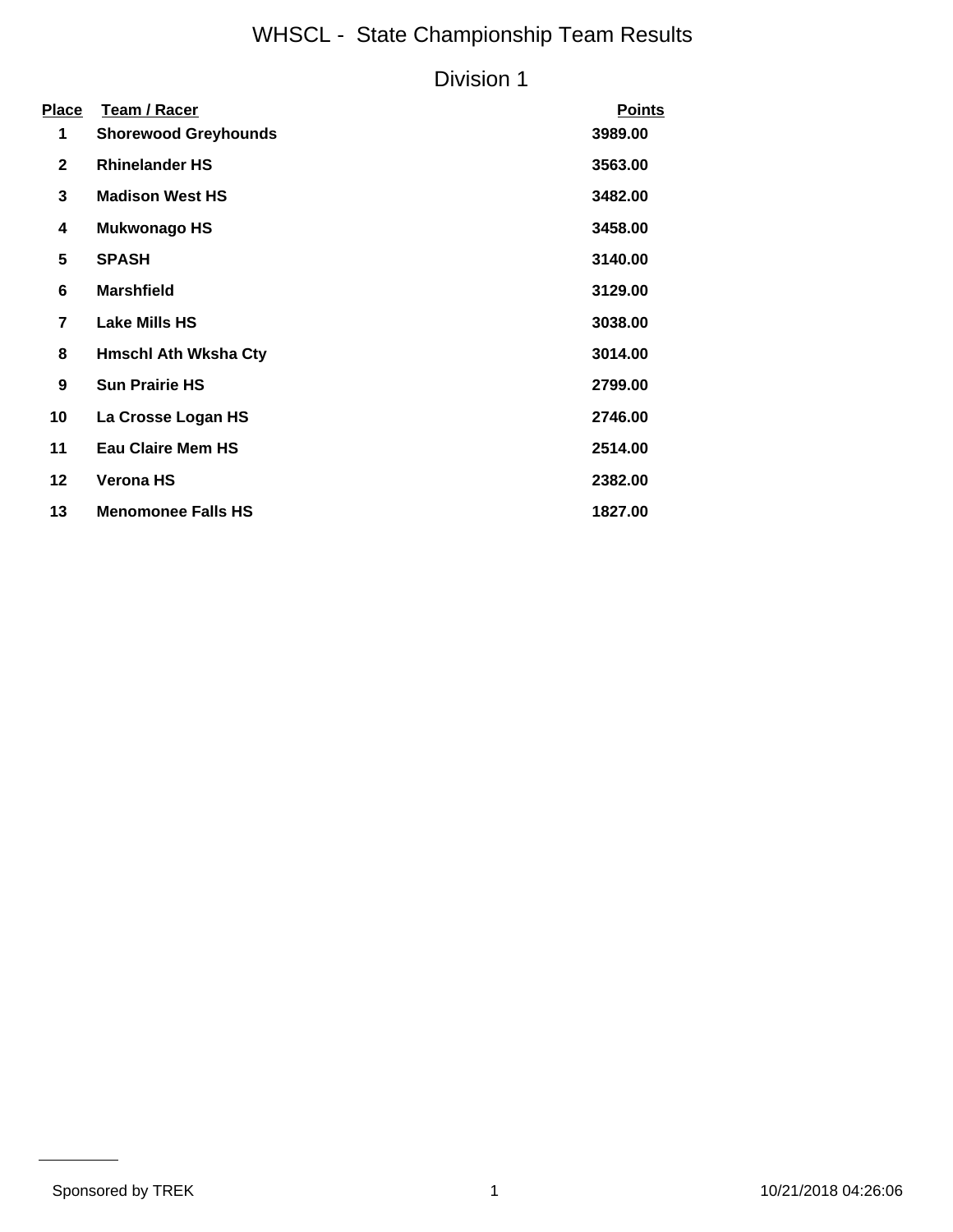# WHSCL - State Championship Team Results

## Division 2

| Place<br>1     | <b>Team / Racer</b><br><b>Rhinelander NW Comp</b> | <b>Points</b><br>2027.00 |
|----------------|---------------------------------------------------|--------------------------|
| $\mathbf{2}$   | <b>Westosha Comp IL</b>                           | 1968.00                  |
| 3              | <b>Wausau East</b>                                | 1967.00                  |
| 4              | <b>Marquette Senior HS</b>                        | 1936.00                  |
| 5              | <b>Fall Creek Comp</b>                            | 1912.00                  |
| 6              | <b>Green Bay Composite</b>                        | 1911.00                  |
| $\overline{7}$ | <b>Central WI Comp</b>                            | 1839.00                  |
| 8              | <b>Wausau Composite</b>                           | 1817.00                  |
| 9              | <b>Hayward HS</b>                                 | 1816.00                  |
| 10             | <b>Westosha Comp</b>                              | 1793.00                  |
| 11             | <b>Lake Ctry Composite</b>                        | 1771.00                  |
| 12             | <b>LaCrosse Central HS</b>                        | 1700.00                  |
| 12             | <b>Sauk Prairie HS</b>                            | 1700.00                  |
| 14             | <b>Fall Creek HS</b>                              | 1672.00                  |
| 15             | <b>Holmen HS</b>                                  | 1659.00                  |
| 16             | <b>Cam-Rock Comp</b>                              | 1650.00                  |
| 17             | <b>Westosha Comp NPier</b>                        | 1631.00                  |
| 18             | <b>Madison East HS</b>                            | 1625.00                  |
| 19             | <b>Pewaukee MTB</b>                               | 1602.00                  |
| 20             | <b>Rice Lake Composite</b>                        | 1576.00                  |
| 21             | Onalaska HS                                       | 1569.00                  |
| 22             | <b>MKE MTB Composite</b>                          | 1544.00                  |
| 23             | <b>Fox Valley Composite</b>                       | 1488.00                  |
| 24             | <b>Cambridge HS</b>                               | 1425.00                  |
| 25             | <b>Washington Cty Comp</b>                        | 1396.00                  |
| 26             | <b>Janesville</b>                                 | 1389.00                  |
| 27             | <b>MKE/Northshore Comp</b>                        | 1367.00                  |
| 28             | <b>Sauk Prairie Comp</b>                          | 1336.00                  |
| 29             | <b>Ozaukee Composite</b>                          | 1311.00                  |
| 30             | <b>Blackhawk Composite</b>                        | 1290.00                  |
| 31             | <b>Westosha Comp SPort</b>                        | 1254.00                  |